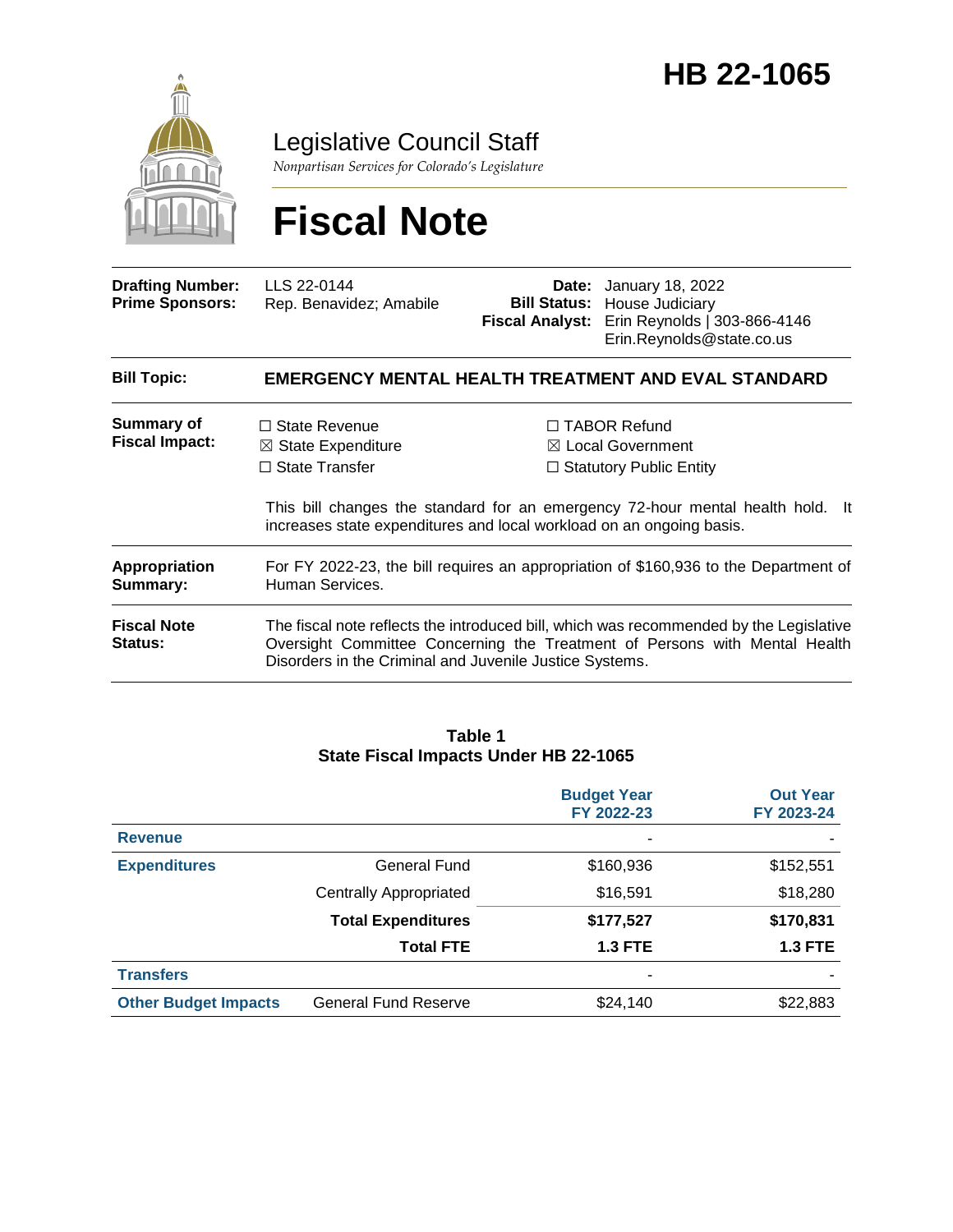Page 2

### January 18, 2022 **HB 22-1065**

### **Summary of Legislation**

This bill changes the standard for an emergency 72-hour mental health commitment for treatment and evaluation (mental health hold) to include when a person appears to have a mental health disorder or be gravely disabled, and if a person appears to present a substantial risk of harm to self or others. It also defines "substantial risk."

### **Assumptions**

In calendar year 2019, 49,754 mental health holds were placed in Colorado. This fiscal note assumes that by lowering the threshold for placing mental health holds, this bill may increase the number of holds placed.

### **State Expenditures**

The bill increases state expenditures in the Department of Human Services by \$177,527 in FY 2022-23 and \$170,831 in FY 2023-24 from the General Fund. Expenditures are shown in Table 2 and detailed below.

|                                           |                   | FY 2022-23     | FY 2023-24     |  |
|-------------------------------------------|-------------------|----------------|----------------|--|
| <b>Department of Human Services</b>       |                   |                |                |  |
| <b>Personal Services</b>                  |                   | \$84,387       | \$92,059       |  |
| <b>Operating Expenses</b>                 |                   | \$1,350        | \$1,350        |  |
| <b>Capital Outlay Costs</b>               |                   | \$6,200        | \$0            |  |
| <b>Legal Services</b>                     |                   | \$68,999       | \$59,142       |  |
| Centrally Appropriated Costs <sup>1</sup> |                   | \$16,591       | \$18,280       |  |
| FTE - Personal Services                   |                   | $0.9$ FTE      | 1.0 FTE        |  |
| FTE - Legal Services                      |                   | $0.4$ FTE      | 0.3 FTE        |  |
|                                           | <b>Total Cost</b> | \$177,527      | \$170,831      |  |
|                                           | <b>Total FTE</b>  | <b>1.3 FTE</b> | <b>1.3 FTE</b> |  |

#### **Table 2 Expenditures Under HB 22-1065**

<sup>1</sup> *Centrally appropriated costs are not included in the bill's appropriation.*

**Department of Human Services.** The Office of Behavioral Health requires 1.0 FTE program manager to interpret and promulgate rules, update health and legal forms, and provide statewide training and support to ensure accurate use of 72-hour mental health holds based on the new criteria. Training and technical assistance on the new criteria will be provided to all professionals allowed to place mental health holds, including medical professionals, peace officers, and courts.